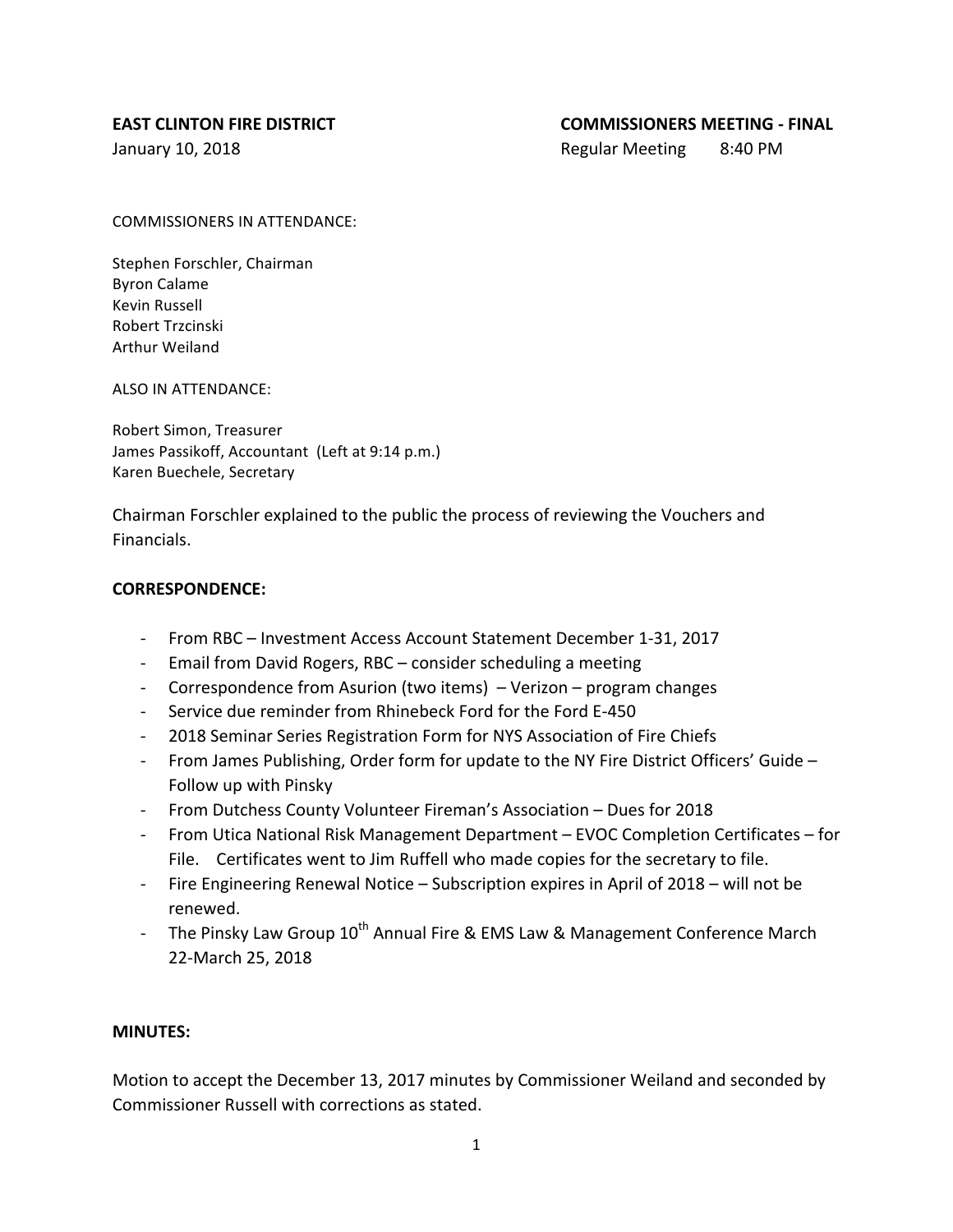| Stephen Forschler, Chairman | Ave | Robert Trzcinski      | Ave |
|-----------------------------|-----|-----------------------|-----|
| <b>Byron Calame</b>         | Ave | <b>Arthur Weiland</b> | Ave |
| Kevin Russell               | Ave |                       |     |
| Motion carried 5-0          |     |                       |     |

## **FINANCIALS:**

Having reviewed the bills, a motion to pay the bills per the abstract with the addition of #2089 to the Poughkeepsie Journal in the amount of \$560.80 and #2090 to J. Ruffell in the amount of \$159.80 and with the exception of #2243 to Pinsky Law made by Commissioner Trzcinsky and seconded by Commissioner Weiland.

| <b>Commissioner Calame</b>    | Aye |
|-------------------------------|-----|
| <b>Commissioner Russell</b>   | Aye |
| <b>Commissioner Trzcinski</b> | Aye |
| <b>Commissioner Weiland</b>   | Aye |
| Chairman Forschler            | Aye |
| Motion carried 5-0.           |     |

Chairman Forschler said he reviewed the financial report and found it to be in order except that he would like to appoint Treasurer Simon to investigate why there is a check included as a payroll check with the corresponding entry when we have never had that situation before and we pay the payroll company to do payroll.

Motion to accept the preliminary financial report and bank statements for the period ending on December 31, 2017 made by Commissioner Russell and seconded by Commissioner Trzcinski.

| <b>Commissioner Weiland</b>   | Aye |
|-------------------------------|-----|
| <b>Commissioner Trzcinski</b> | Aye |
| <b>Commissioner Russell</b>   | Aye |
| <b>Commissioner Calame</b>    | Aye |
| Chairman Forschler            | Aye |
| Motion carried 5-0.           |     |

Mr. Passikoff added some items and switched some items from office supplies to computer equipment. He will review the list that Stephanie Bonk had.

Mr. Passikoff said that worker's comp is in prepaid expense already and does not need to be changed. 

Chairman Forschler authorized Commissioner Weiland to contact Mr. Eglit for a quote to get this independent audit underway as soon as possible. Mr. Passikoff said if the RFP was for one year, you will need to another one. If it was for more than one year and you were satisfied with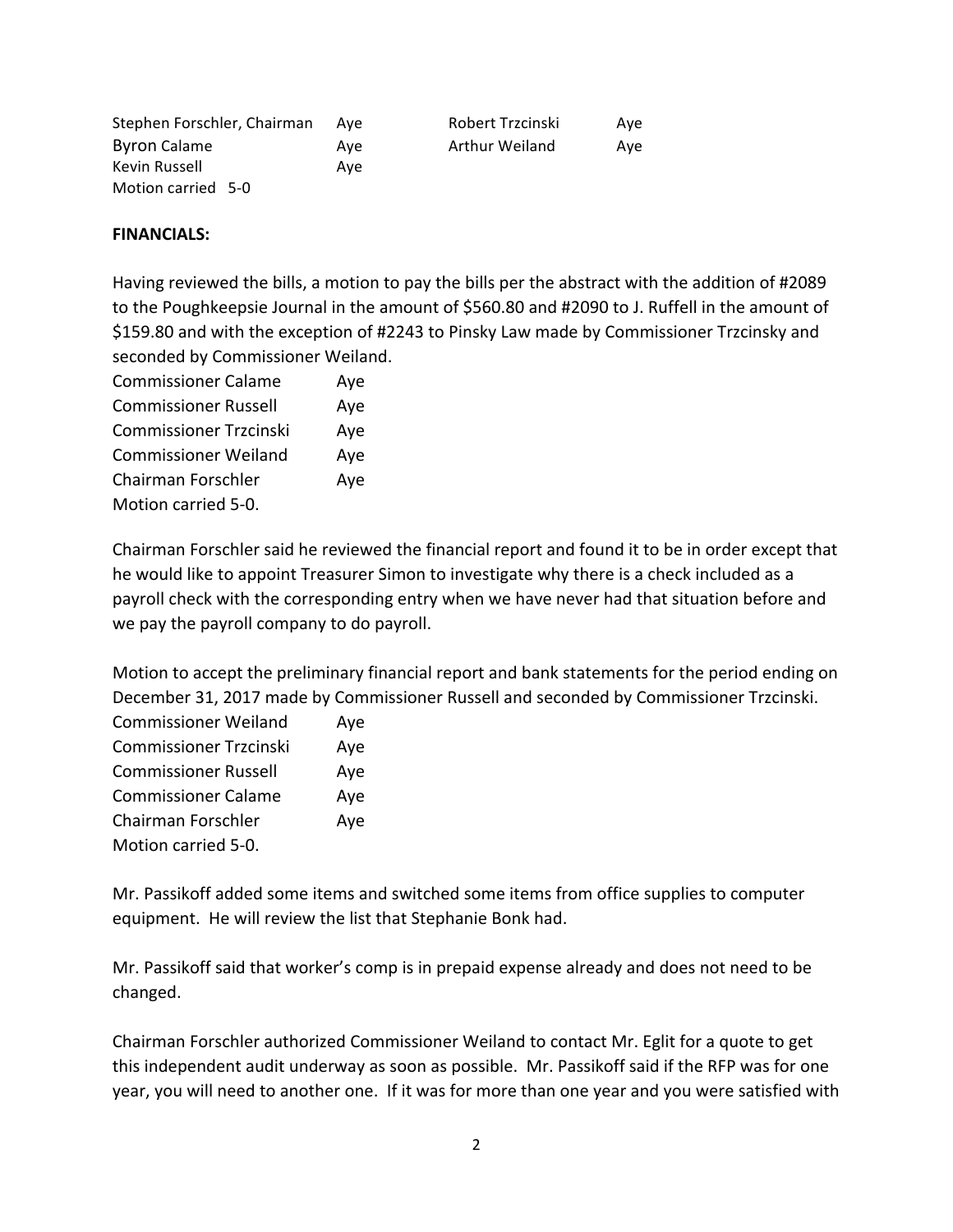the work, then you can appoint him. Chairman Forschler said if we do need to do another RFP, send it out specifying five years. Mr. Passikoff said if the time was ambiguous, then you should do another RFP. After some additional discussion, Commissioner Weiland said he will look at it, if another RFP is needed, he will get it to the secretary. If not, he will contact Eglit.

Chairman Forschler said he will contact Maryann Thompsett for the password and ID for the AUD. 

A motion to authorize Jim Passikoff to complete the AUD by February 28, 2018 for the sum of \$800 made by Chairman Forschler and seconded by Commissioner Calame.

| <b>Commissioner Calame</b>    | Aye |
|-------------------------------|-----|
| <b>Commissioner Russell</b>   | Aye |
| <b>Commissioner Trzcinski</b> | Aye |
| <b>Commissioner Weiland</b>   | Aye |
| <b>Chairman Forschler</b>     | Aye |
| Motion carried 5-0            |     |

Chairman Forschler said the independent audit has not been filed yet with the state. He has put together a commentary perspective letter which we have the option of sending with the audit when we file it. Mr. Passikoff said the audit and the commentary letter should be sent with a cover letter to the comptroller's office in Albany who will file it. Chairman Forschler will email the commentary letter to the secretary who will contact Mr. Passikoff to see who to send the audit to and then send it out.

**DEPARTMENT:** Monthly calls: **Wear** to Date:

Timothy McCormack – not present

There are some certifications for members who passed and went through pump ops. Brandon Massonett finished firefighter one so there will be a graduation for him and a new gear expenditure for him.

Don Estes said they are scheduling house drills as we do every year. One thing different is we are doing all of our own OSCIA training in house during drills as required which will save the district a few hundred dollars. They are commencing annual driving re-certifications. All drivers will be re-certified on every apparatus every year. The drivers list is a work in progress. To be a driver, you need evoc and pump ops depending on the vehicle and you have to be 21, with the company for at least a year and CPR trained.

Jim Ruffell said the driver list does not include people doing evoc. They will change in April and new people will be added. The list he provided will go to March.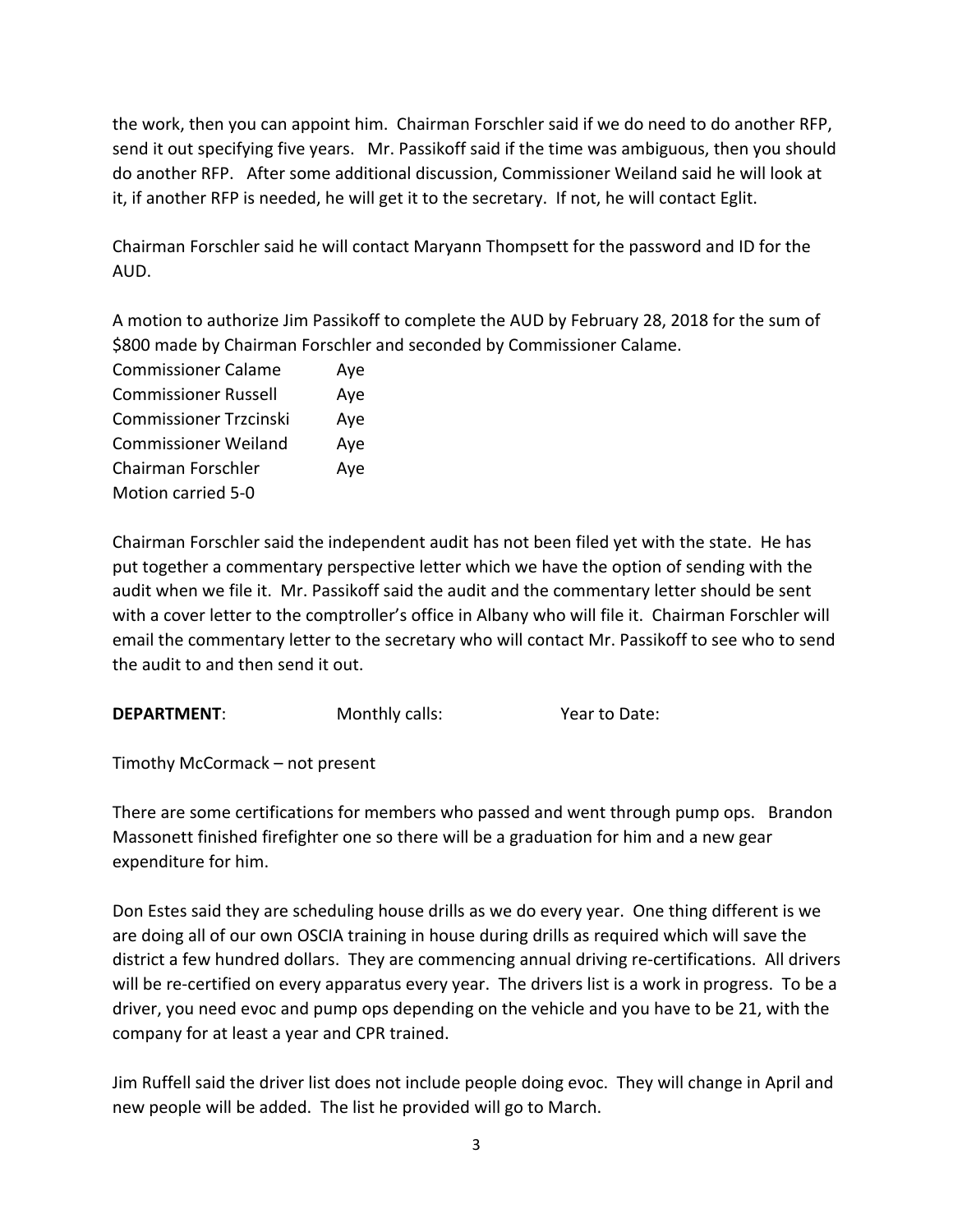David  $(?) -$  Wednesday, January 3 at 9:18 East Clinton was dispatched to Stanford for an automatic fire alarm on Decker Road. There were 12 fire engines on the scene from other companies. The estimated time of dispatch to water out of nozzle was five minutes. Our members did interior. David said he went to the Stanford Firehouse for a special meeting and Mr. Morrison praised the East Clinton company for our manpower and for the support group. Altogether there were 13 fire companies at the scene. David just wanted to point out that County Car commended the efforts of East Clinton and Stanford departments.

Jim Ruffell said with the driver training in process, there will be three new ambulance drivers by the end of the month. He is hoping for three or four more by the end of the following month. Two of the drivers work night shift so will be available during the day. When he updates the list, he will send to Chairman Forschler. Mr. Ruffell said that Don Estes has been a huge help in getting the ambulances off the floor.

The ambulances will be getting inspections and servicing done. All are due in January and are done the same month every year. One ambulance may need tires.

Mr. Ruffell said he burnt an axe so the Board told him to buy a replacement.

Don Estes said the rehab team was called out on the Stanford fire and did a fantastic job and Stanford is restocking all food utilized. He said if East Clinton personnel are actively engaged, there is an open invitation for the rehab team.

**FIRE POLICE:** Edward Thompsett n/a

# **RESCUE**:

Stephen Forschler Monthly calls: 14 Year to Date: 159 responses This is a new record for annual responses. We want to try to get some CME classes going here. NDP will come in and teach at no charge but they would like to use the facility when it is not being used to host classes here. We will work that out. We are continuing medical education. 387 vehicle was at Premier for a long time. It came back – they could not get the job done and we were dissatisfied with the service. They will pick it up and deliver it back by Friday. We went through the final training for glucose monitoring and CPAP. We needed an in house practical skill session which has been done. We are able to perform CPAP and did the first glucose monitoring the other night.

**SUPPORT**: n/a

# **MEMBERSHIP: n/a**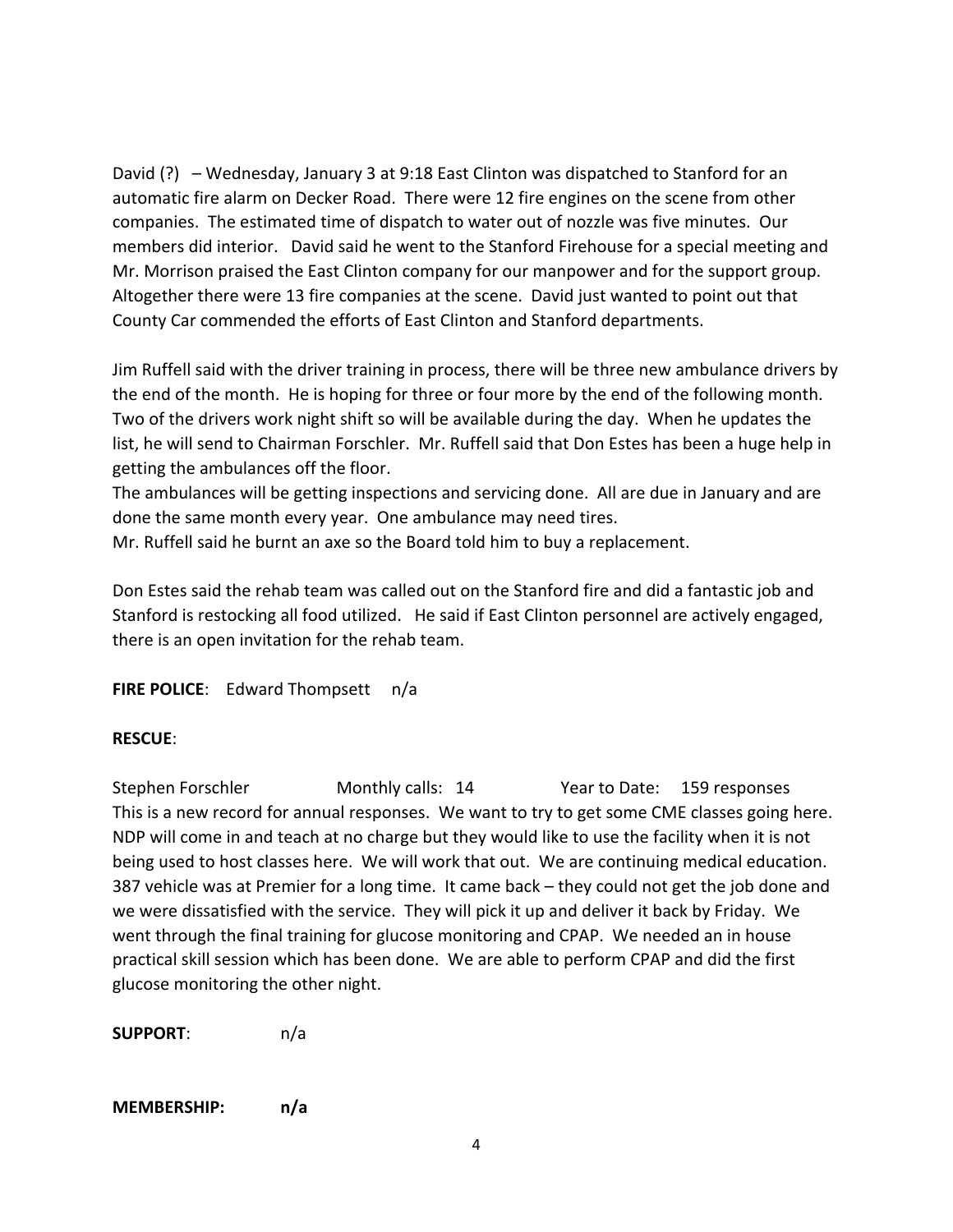## **OLD BUSINESS:**

- Generator Commissioner Russell said we have a temporary portable generator hooked up until the Generac generator comes. There is a part that has been recalled. They are waiting for new part to come. It is expected to be here in February. Cummings expected delivery would not be until the end of March. We will stick with Generac.
- Chairman Forschler said as per a discussion at the Fire Department meeting, the fire policemen will be at the February meeting to sign an official oath and get it notarized. Per the December minutes, those forms need to get done and they are working on it.
- Payroll Bob Simon is the Paychex liaison he needs to get himself on the payroll for \$12,000 a year, Karen on the payroll for \$20,000 a year, and Camille on the payroll for \$360 a month. Karen will have to call Paychex every month to add the LOSAP hours.
- The Board's decision was to keep Camille on in the cleaning position. Chairman Forschler said we need to establish a cleaning liaison for the cleaner for issues such as supplies and access and it needs to be someone that can be called and give her what she needs to keep this place clean. Commissioner Weiland volunteered to be the cleaning liaison as he lives close by. Chairman Forschler will text Camille Commissioner Weiland's email address and phone number and will find out if she's restricted.
- Chairman Forschler talked to Gary Ciferri at the Town of Washington. The public hearing was December 14, 2017. There was no issue with \$1,200 for 2017 and \$2,500 for 2018. We have not received a check yet. Chairman Forschler will follow up if a check is not received.
- LOSAP information for December The secretary was given the point sheets but does not have any of the other LOSAP information or computer yet.

# **Executive Session:**

A motion was made to adjourn into executive session for personnel issues at 9:32 p.m. by Commissioner Trzcinski and seconded by Commissioner Russell.

| <b>Commissioner Calame</b>    | Aye |
|-------------------------------|-----|
| <b>Commissioner Russell</b>   | Aye |
| <b>Commissioner Trzcinski</b> | Aye |
| <b>Commissioner Weiland</b>   | Aye |
| Chairman Forschler            | Aye |
| <b>Motion carried 5-0</b>     |     |

A motion was made to return to the regular meeting at 9:44 p.m. by Commissioner Weiland and seconded by Commissioner Trzcinski.

| <b>Commissioner Calame</b>    | Aye |
|-------------------------------|-----|
| <b>Commissioner Russell</b>   | Aye |
| <b>Commissioner Trzcinski</b> | Aye |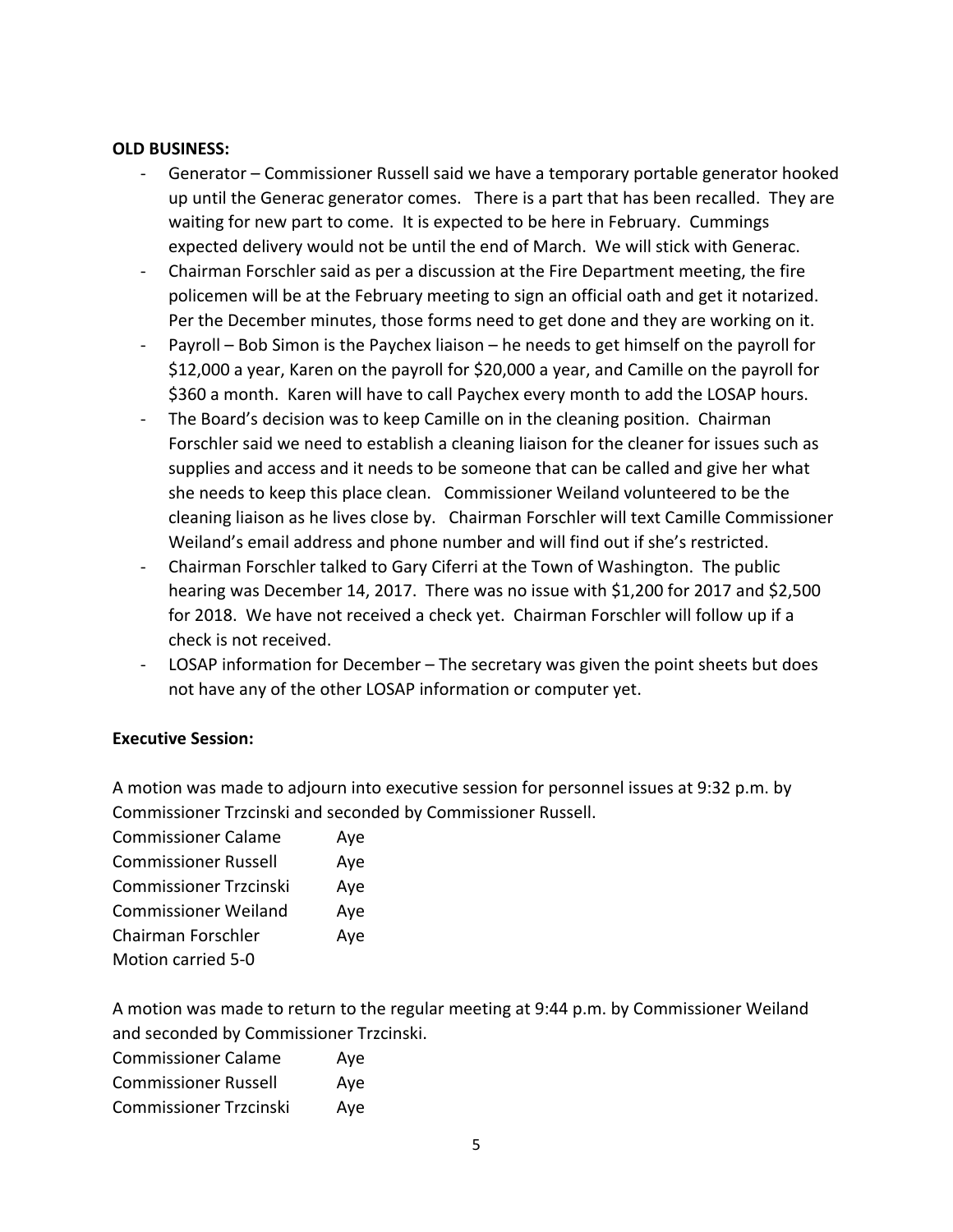Commissioner Weiland Aye Chairman Forschler Aye Motion carried 5-0

## **NEW BUSINESS:**

- Blue Engine Truck Commissioner Trzcinski said we need to get a handle on the blue engine. Mr. Ruffell said the blue bird is not registered. It has official plates but is not registered with the new plates. It is owned by the district and he believes it is a 1940 model. Commissioner Trzcinski needs the value and usage for the insurance company for the truck. Mr. Ruffell said it will be a parade vehicle. It will never pump again. Commissioner Trzcinski said if it will be driven on the road, it needs insurance. Commissioner Russell said we used to insure it for the summer when it went to the parades. If they have insurance for antique fire apparatus, that is what it would fall under.
- Chairman Forschler will contact Dave Garwood about the new attorney appointment.
- The new commissioners class will be held on Saturday, February 24, 8:30 to 2:30. Rod MacCleod is the instructor. To sign up for the commissioners class, you will need to provide your phone number and email. It was suggested that the treasurer and secretary attend the class as well if possible.
- A motion to purchase a two drawer fire proof file cabinet, a two drawer non-fire proof cabinet, and a printer for the secretary not to exceed \$1,400 (estimated cost of each: printer \$500; non-fire proof file cabinet \$150; fire proof file cabinet \$350) as made by Commissioner Weiland and seconded by Commissioner Trzcinski.

| <b>Commissioner Calame</b>    | Aye |
|-------------------------------|-----|
| <b>Commissioner Russell</b>   | Aye |
| <b>Commissioner Trzcinski</b> | Aye |
| <b>Commissioner Weiland</b>   | Aye |
| Chairman Forschler            | Aye |
| <b>Motion carried 5-0</b>     |     |

# **ADJOURN**

A motion to adjourn the meeting at 9:55 p.m. was made by Commissioner Calame and seconded by Commissioner Russell.

| <b>Commissioner Calame</b>    | Aye |
|-------------------------------|-----|
| <b>Commissioner Russell</b>   | Aye |
| <b>Commissioner Trzcinski</b> | Aye |
| <b>Commissioner Weiland</b>   | Aye |
| Chairman Forschler            | Aye |
| Motion carried 5-0            |     |